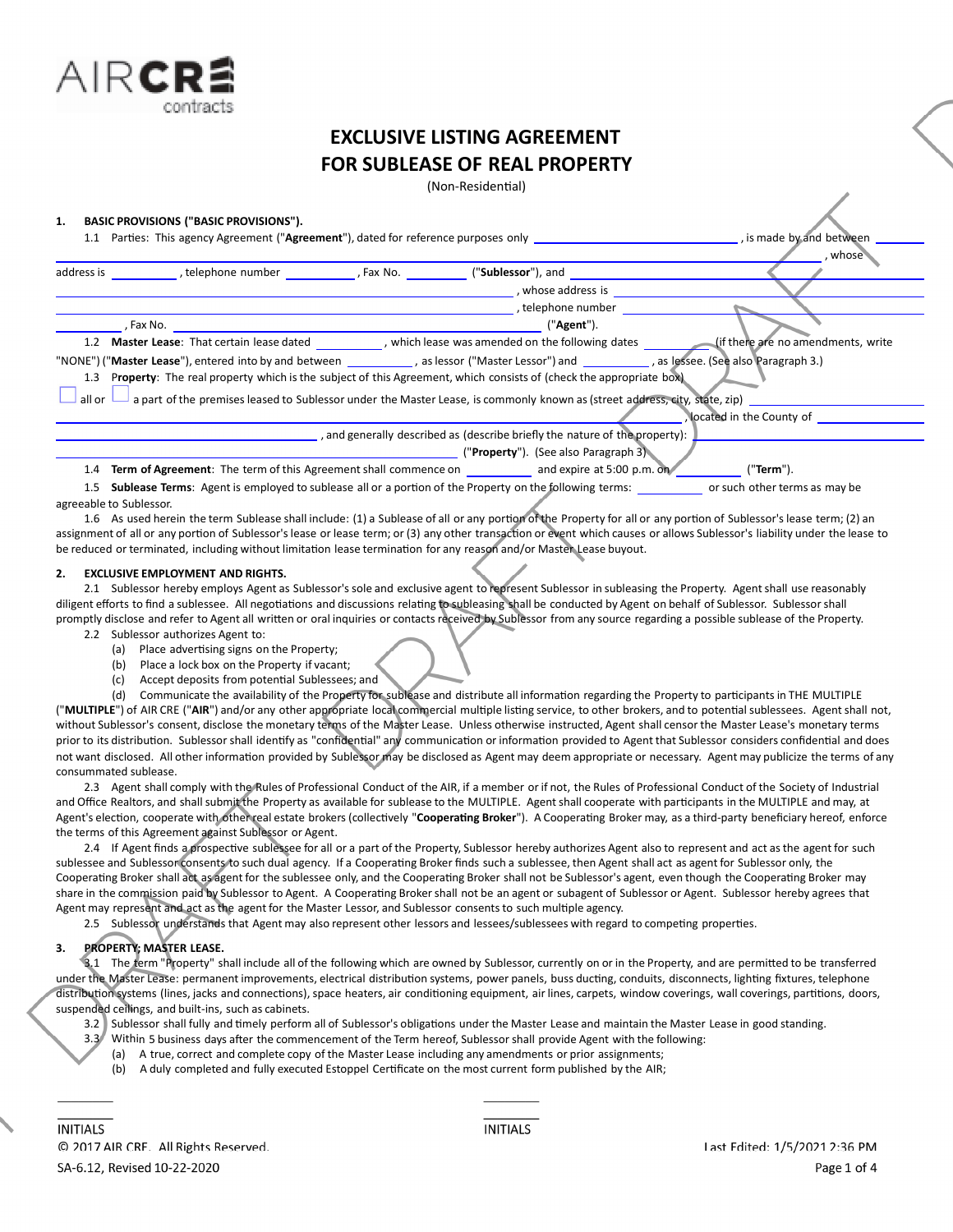(c) A duly completed and fully executed Property Information Sheet on the most current form published by the AIR (modified by changing the reference to "Owner" in such form to Sublessor);

- (d) Copies of other documents containing any limitations on Sublessor's right, ability and capacity to consummate a sublease; and
- (e) If available to Sublessor, copies of building plans for the Property.

3.4 Agent shall have no responsibility for maintenance, repair, replacement, operation or security of the Property, all of which shall be Sublessor's sole responsibility. Unless caused by Agent's gross negligence, Agent shall not be liable for any loss, damage, or injury to the person or property of Sublessor, anyone in possession of the Property or any sublessee or prospective sublessee, including, but not limited to, those which may occur as a result of Agent's use of a lock box.

## **4. COMMISSION.**

4.1 Sublessor shall pay Agent a commission in the amount of in accordance with the commission schedule attached hereto ("**Agreed** Commission") for a sublease of the Property, whether such sublease is consummated as a result of the efforts of Agent, Sublessor or other persons or entities. Such Agreed Commission is payable when:

(a) A sublease for the Property or a portion thereof is executed; or

(b) The Master Lease is voluntarily or involuntarily terminated or Sublessor is relieved of future liability for rent under the Master Lease, whether by cancellation, Master Lessor's exercise of any of its rights under the Master Lease or otherwise; or

(c) Sublessor (i) removes or withdraws the Property from the market; (ii) acts as if the Property is not available for a sublease; (iii) treats the Property as not available for a sublease; (iv) breaches, terminates, cancels or repudiates this Agreement; (v) renders the Property unmarketable; (vi) changes the Master Lease (including, without limitation, reduction of the term of the Master Lease) or changes the physical condition of the Property, which such changes adversely impact the value, use, desirability, leasability or marketability of the Property; or (vii) terminates, cancels, repudiates, surrenders, breaches or defaults of its obligations under the Master Lease.

4.2 If Master Lessor's consent or approval of a sublease is required, then Sublessor shall, at Sublessor'ssole cost and expense, use Sublessor's reasonable best efforts to obtain such consent or approval, and Agent shall not be entitled to the Agreed Commission for such sublease unless Master Lessor's consent or approval is obtained or waived by Sublessor and sublessee.

4.3 In calculating the Agreed Commission, all forms of consideration payable to Sublessor shall be considered, including, without limitation, Rent, goodwill and key money. If Sublessor isreleased from future rent liability under the Master Lease, the Agreed Commission shall be calculated on the basis of the total Rent which otherwise would have been due from Sublessor for the remaining term of the Master Lease.

**5. ALTERNATIVE TRANSACTION.** Agent shall also be Sublessor's sole and exclusive agent for an assignment of Sublessor's interest in the Master Lease ("**AlternaƟve** Transaction") and represent Sublessor in such Alternative Transaction, under the terms and conditions of this Agreement. If, during the Term hereof, an Alternative Transaction is entered into, then Sublessor shall pay Agent the Agreed Commission.

## **6. EXCLUDED AND REGISTERED PERSONS.**

6.1 Sublessor shall, within 5 business days after the date hereof, provide Agent, in writing, with the names of those persons or entities registered with Sublessor by any other broker under any prior agreement concerning subleasing of the Property ("**Excluded Persons**", see Paragraph 6.5). If any such names are so provided, then the Commission paid to Agent with respect to consummation of a transaction with an Excluded Person shall be limited as follows: if such transaction is concluded within the first 30 days of the commencement of the Term hereof, then Agent shall be paid a commission equal to the reasonable out-of-pocket expenses incurred by Agent in the marketing of the Property during said 30 days; or if such transaction is concluded during the remainder of the Term hereof, then Agent shall be entitled to one-half of the Agreed Commission. If no names are provided as specified, it shall be conclusively deemed that there are no Excluded Persons.

6.2 Agent shall, within 5 business days after the expiration of the Term hereof, provide Sublessor, in writing, with the names of those persons or entities with whom Agent either directly or through another broker had negotiated for a sublease of the Property during the term hereof ("Registered Persons", see Paragraph 6.5). Those persons or entities who submitted written offers or letters of intent for a sublease of the Property shall, however, automatically be Registered Persons. If Agent fails to timely notify Sublessor of the existence of any other Registered Persons, then it shall be conclusively deemed that there are no other Registered Persons. If Agent wishes to register the client of a Cooperating Broker, Agent must obtain and submit to Sublessor written approval of such registration signed by such Cooperating Broker. The parties are aware that the registration of certain individuals and/or entities might create a Dual Agency, and Sublessor hereby consents to any such Dual Agency.

6.3 If, within 180 days after the expiration of the Term hereof, Sublessor enters into a contract with a Registered Person for consummation of a sublease of the Property, then Sublessor shall pay Agent the Agreed Commission for such sublease upon the consummation of such sublease.

6.4 If, within 180 days after the expiration of the Term hereof, Sublessor enters into another sublessor-agency or listing agreement with a broker other than Agent for any transaction concerning the Property, then Sublessor shall provide to Sublessor's new broker the names of the Registered Persons, and provide in such new agreement that the new broker shall not be entitled to receive any of the compensation payable to Agent hereunder for consummation of a sublease of the Property with a Registered Person.

6.5 In order to qualify to be an Excluded Person or a Registered Person the individual or entity must have: toured the Property, submitted a letter of interest or intent, and/or made an offer to lease the Property. In addition, Excluded Persons may only be registered by a broker who previously had a valid listing agreement covering the Property, and such broker may only register individuals and entities actually procured by such listing broker.

## **7. SUBLESSOR'S REPRESENTATIONS.**

7.1 Sublessor represents and warrants as follows:

(a) Each person executing this Agreement on behalf of Sublessor has the full right, power and authority to execute this Agreement as or on behalf of Sublessor

(b) Sublessor has the full right, power and authority to execute and deliver this Agreement, to consummate a sublease of the Property and to perform Sublessor's obligations hereunder;

(c) The execuƟon, delivery and performance of this Agreement by Sublessor or Agent will not breach any provision of the Master Lease;

(d) Sublessor is not the subject of a bankruptcy, insolvency, probate or conservatorship proceeding;

(e) There are no effective, valid or enforceable option rights, rights of first refusal, rights of first offer or any other restrictions, impediments or limitations on Sublessor's right, ability and capacity to consummate a sublease of the Property, except as disclosed in writing pursuant to Paragraph 3.3(d).

**8. SUBLESSOR'S ACKNOWLEDGMENTS.** Sublessor acknowledges that it has been advised by Agent to consult and retain experts to advise and represent it concerning the legal and tax effects of this Agreement and the subletting of the Property, as well as the condition and/or legality of the Property, including, but not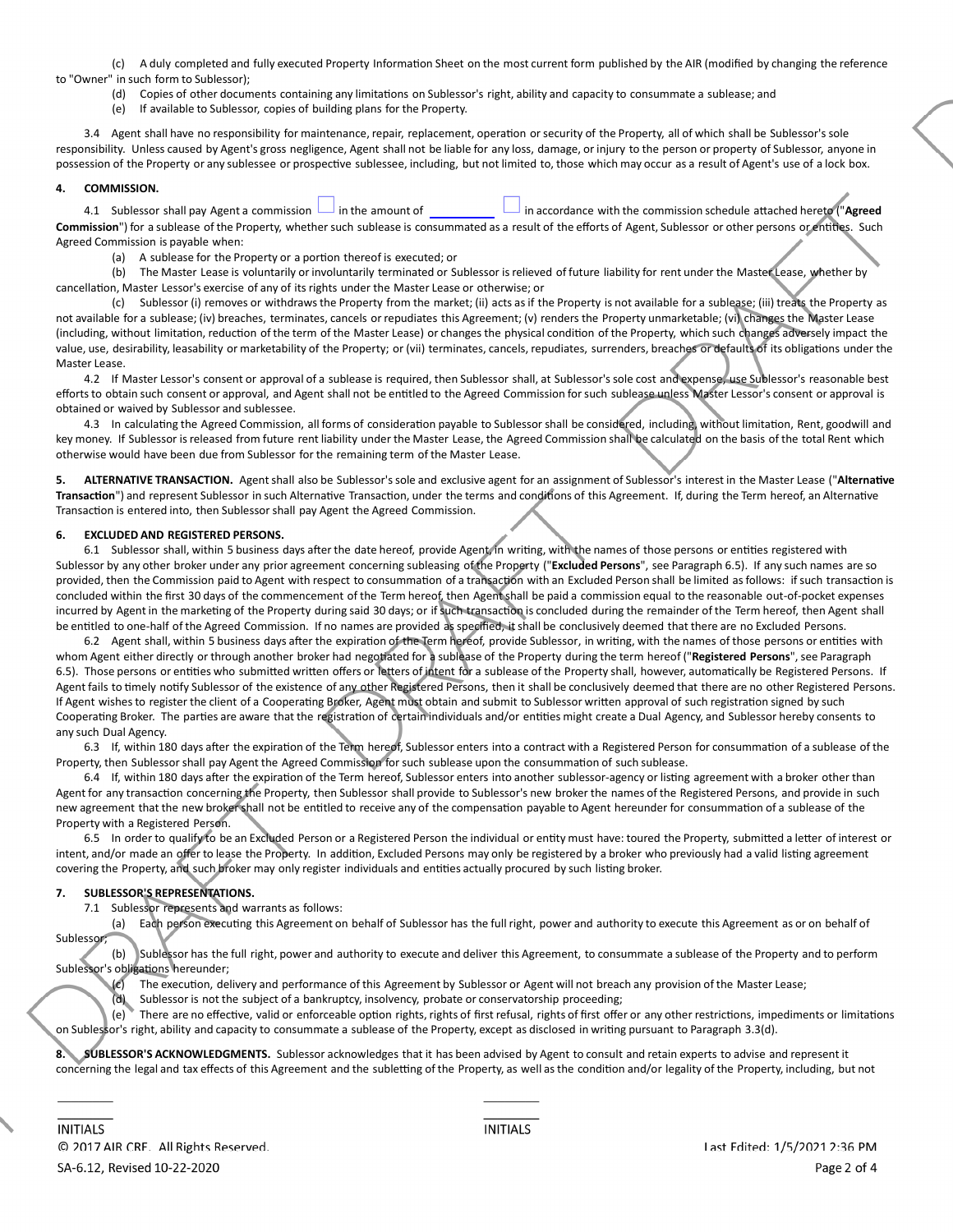limited to, the environmental aspects. Agent shall have no obligation to investigate any such matters unless expressly otherwise agreed to in writing by Sublessor and Agent. Sublessor further acknowledges that in determining the financial soundness of any prospective Sublessee or security offered, Sublessor will rely solely upon Sublessor's own investigation, notwithstanding Agent's assistance in gathering such information.

### **9. MISCELLANEOUS.**

9.1 This Agreementshall not be construed either for or against Sublessor or Agent, but shall be interpreted, construed and enforced in accordance with the mutual intent of the parties ascertainable from the language of this Agreement. Signatures to this Agreement accomplished by means of electronic signature or similar technology shall be legal and binding.

9.2 All payments by Sublessor to Agent shall be made in lawful United States currency. If Sublessor fails to pay to Agent any amount when due under this Agreement, then such amount shall bear interest at the rate of 15% per annum or the maximum rate allowed by law, whichever isless.

9.3 In the event of litigation or arbitration between Sublessor and Agent arising under or relating to this Agreement or the Property, the prevailing party shall be paid its attorney's fees and costs by the losing party. The term, "Prevailing Party" shall include, without limitation, one who substantially obtains or defeats the relief sought, as the case may be, whether by compromise, settlement, judgment, or the abandonment by the other party of its claim or defense. The attorney's fees award shall not be computed in accordance with any court fee schedule, but shall be in an amount to fully reimburse all attorney's fees reasonably incurred in good faith.

9.4 Sublessor agreesto indemnify, defend (with counsel reasonably acceptable to Agent), and hold Agent harmless from and against any claim or liability asserted against Agent as a result of the failure of Sublessor to make a full and complete disclosure pursuant to law and paragraph 3.3 or as a result of the fact that any of the representations made by Sublessor (see paragraph 7) were not true at the time that this Agreement was signed.

9.5 Sublessor hereby releases and relieves Agent, and waives Sublessor's entire right of recovery against Agent, for direct or consequential loss or damage arising out of or incident to the perils covered by insurance carried by Sublessor, whether or not due to the negligence of Agent.

9.6 Sublessor agrees that no lawsuit or other legal proceeding involving any breach of duty, error or omission relating to the services to be performed by Agent pursuant to this Agreement may be brought against Agent more than one year after the expiration of the Term of this Agreement (see paragraph 1.4) and that the liability (including court costs and attorney's fees) of Agent with respect to any such lawsuit and/or legal proceeding shall not exceed any fee received by Agent pursuant to this Agreement; provided, however, that the foregoing limitation on liability shall not be applicable to any gross negligence or willful misconduct of Agent.

#### **10. ARBITRATION OF DISPUTES.**

10.1 ANY CONTROVERSY ARISING UNDER OR RELATING TO THIS AGREEMENT SHALL BE DETERMINED BY BINDING ARBITRATION TO BE CONDUCTED BY: THE

AMERICAN ARBITRATION ASSOCIATION OR USING THE COMMERCIAL RULES ESTABLISHED BY SUCH ORGANIZATION OR IF NONE THE AMERICAN ARBITRATION ASSOCIATION'S COMMERCIAL RULES. ARBITRATION HEARINGS SHALL BE HELD IN THE COUNTY WHERE THE PROPERTY IS LOCATED.

10.2 NOTICE: BY INITIALING IN THE SPACE BELOW YOU ARE AGREEING TO HAVE ANY DISPUTE ARISING OUT OF THE MATTERS INCLUDED IN THE "ARBITRATION OF DISPUTES" PROVISION DECIDED BY NEUTRAL ARBITRATION AS PROVIDED BY CALIFORNIA LAW AND YOU ARE GIVING UP ANY RIGHTS YOU MIGHT POSSESS TO HAVE THE DISPUTE LITIGATED IN A COURT OR JURY TRIAL. BY INITIALING IN THE SPACE BELOW YOU ARE GIVING UP YOUR JUDICIAL RIGHTS TO DISCOVERY AND APPEAL, UNLESS THOSE RIGHTS ARE SPECIFICALLY INCLUDED IN THE "ARBITRATION OF DISPUTES" PROVISION. IF YOU REFUSE TO SUBMIT TO ARBITRATION AFTER AGREEING TO THIS PROVISION, YOU MAY BE COMPELLED TO ARBITRATE UNDER THE AUTHORITY OF THE CALIFORNIA CODE OF CIVIL PROCEDURE. YOUR AGREEMENT TO THIS ARBITRATION PROVISION IS VOLUNTARY.

10.3 WE HAVE READ AND UNDERSTAND THE FOREGOING AND AGREE TO SUBMIT DISPUTES ARISING OUT OF THE MATTERS INCLUDED IN THE "ARBITRATION OF DISPUTES" PROVISION TO NEUTRAL ARBITRATION.

Sublessor's Initials **Agent's Initials** Agent's Initials

10.4 THE PROVISIONS OF THE ABOVE ARBITRATION CLAUSE SHALL NOT BE BINDING ON EITHER PARTY UNLESS BOTH PARTIES HAVE PLACED THEIR INITIALS UNDER PARAGRAPH 10.3.

11. Additional Provisions. Additional provisions of this Agreement are set forth in the following blank lines or in an addendum attached hereto and made a part hereof consisting of paragraphs \_\_\_\_\_\_\_\_\_\_\_\_\_through \\_\_\_\_\_\_\_\_\_\_\_\_\_(if there are no additional provisions write "NONE"):

12. Disclosures Regarding The Nature of a Real Estate Agency Relationship. When entering into an agreement with a real estate agent an Owner should from the outset understand what type of agency relationship or representation it has with the agent or agents in the transaction.

(i) Owner's Agent. An Owner's agent may act as an agent for the Owner only. An Owner's agent or subagent has the following affirmative obligations: To the Owner: A fiduciary duty of utmost care, integrity, honesty, and loyalty in dealings. To a potential buyer/lessee and the Owner: a. Diligent exercise of reasonable skills and care in performance of the agent's duties. b. A duty of honest and fair dealing and good faith. c. A duty to disclose all facts known to the agent materially affecting the value or desirability of the property that are not known to, or within the diligent attention and observation of, the Parties. An agent is not obligated to reveal to either Party any confidential information obtained from the other Party which does not involve the affirmative duties set forth above.

(ii) Agent Representing Both Parties. A real estate agent, either acting directly or through one or more associate licenses, can legally be the agent of both Parties in a transaction, but only with the knowledge and consent of the Parties. In a dual agency situation, the agent has the following affirmative obligations to both Parties: a. A fiduciary duty of utmost care, integrity, honesty and loyalty in the dealings with either Party. b. Other duties to the Owner as stated above in subparagraph (i). When representing both Parties, an agent may not without the express permission of the respective Party, disclose to the other Party that the Owner will accept rent/purchase price in an amount less than that indicated in the listing or that the buyer/lessee is willing to pay a higher rent/purchase price than that offered.

The above duties of the Agent do not relieve Owner from the responsibility to protect its own interests. Owner should carefully read all agreements to assure that they adequately express its understanding of the transaction.

| Dated: |  |  | Dated: |
|--------|--|--|--------|
|        |  |  |        |

**INITIALS** C 2017 AIR CRE. All Rights Reserved. SA-6.12, Revised 10-22-2020

**INITIALS** 

Last Edited: 1/5/2021 2:36 PM Page 3 of 4